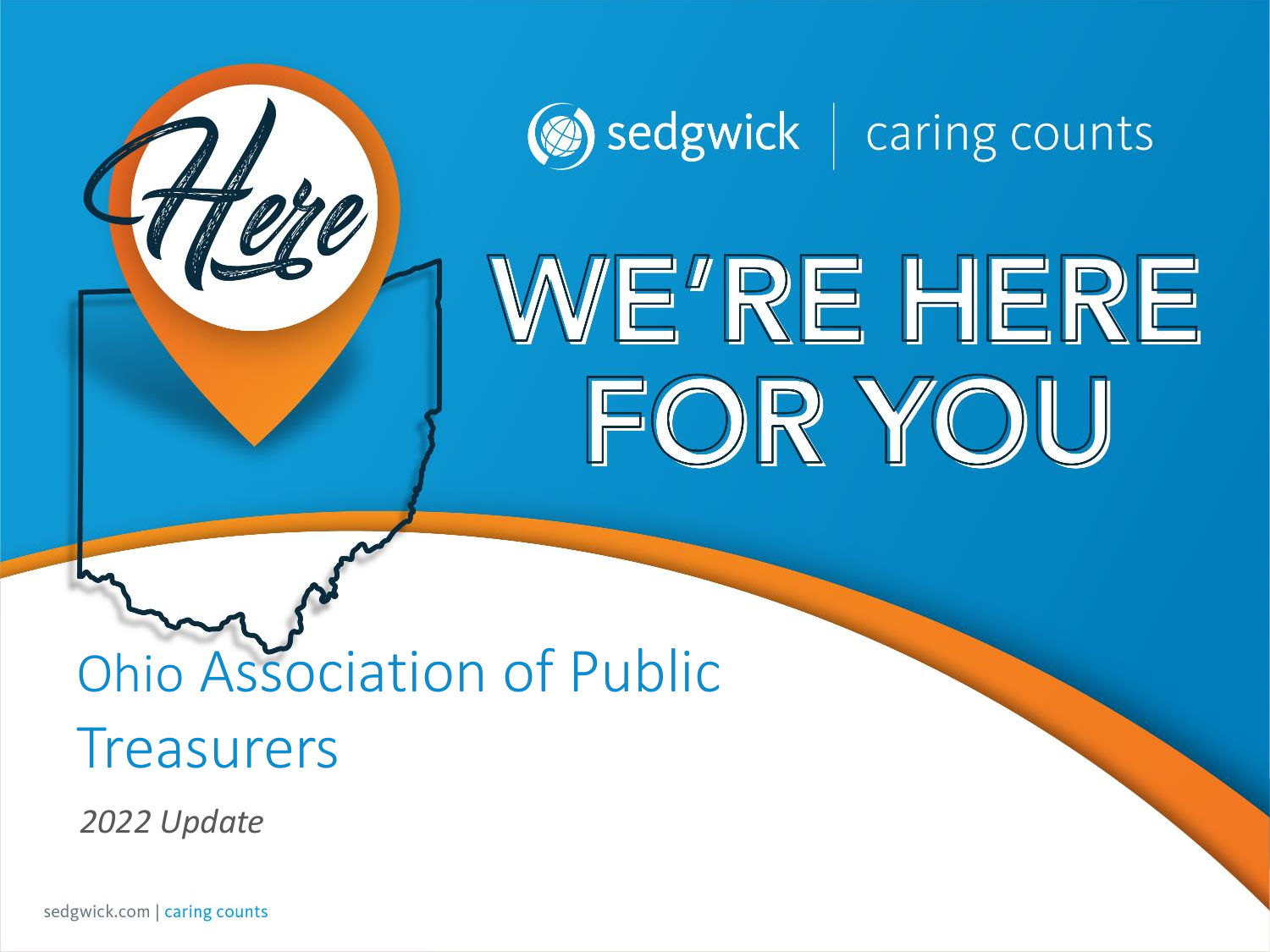#### Ohio is a Monopolistic State

- 4 States utilize State Fund System
- Ohio
- North Dakota
- Washington
- Wyoming

Ohio has a "no-fault" system

Benefits provided by statute

- Medical
- Rehabilitation
- Death
- Disability (lost wages, wage replacement)



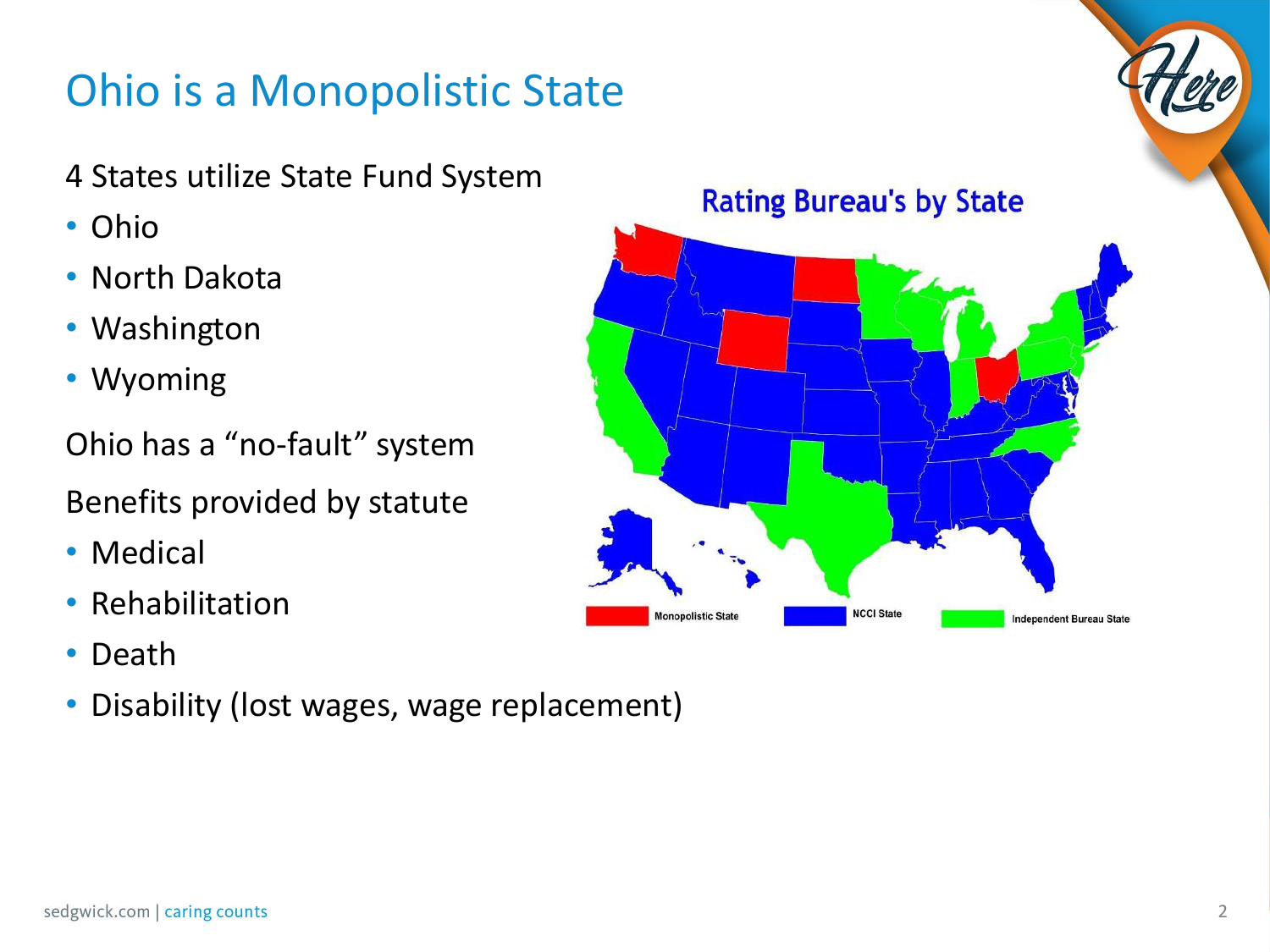#### Parties Involved

Who are the potential parties involved in the workers' compensation process?

- ✓Ohio BWC
- ✓Managed Care Organization (MCO)
- ✓Third Party Administrator (TPA such as CompManagement)
- ✓Industrial Commission (when applicable)
- ✓Injured Worker
- ✓Employer
- ✓Physician of Record
- ✓Injured Worker Representative
- ✓Employer Representative (attorney if obtained)

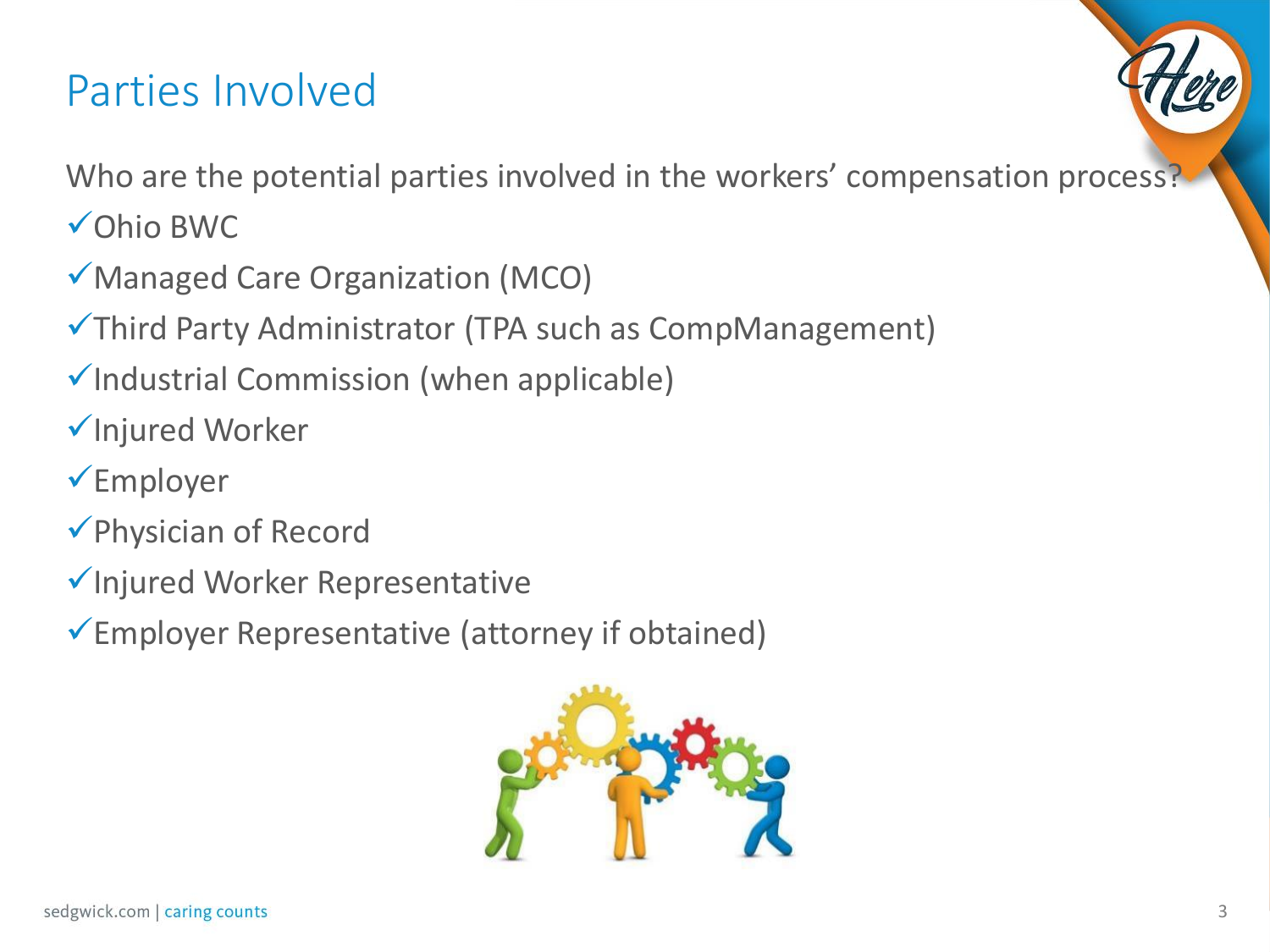### Workers' Compensation Resources TPAs

- Third Party Administrator (TPA)
	- Sedgwick
	- Employer advocate
	- Primary functions:
		- Claims management and risk management services
		- Hearing representation on non-legal matters
		- Settlement of claims
		- Filing for handicap reimbursement
		- Rate and underwriting support
		- Education and training

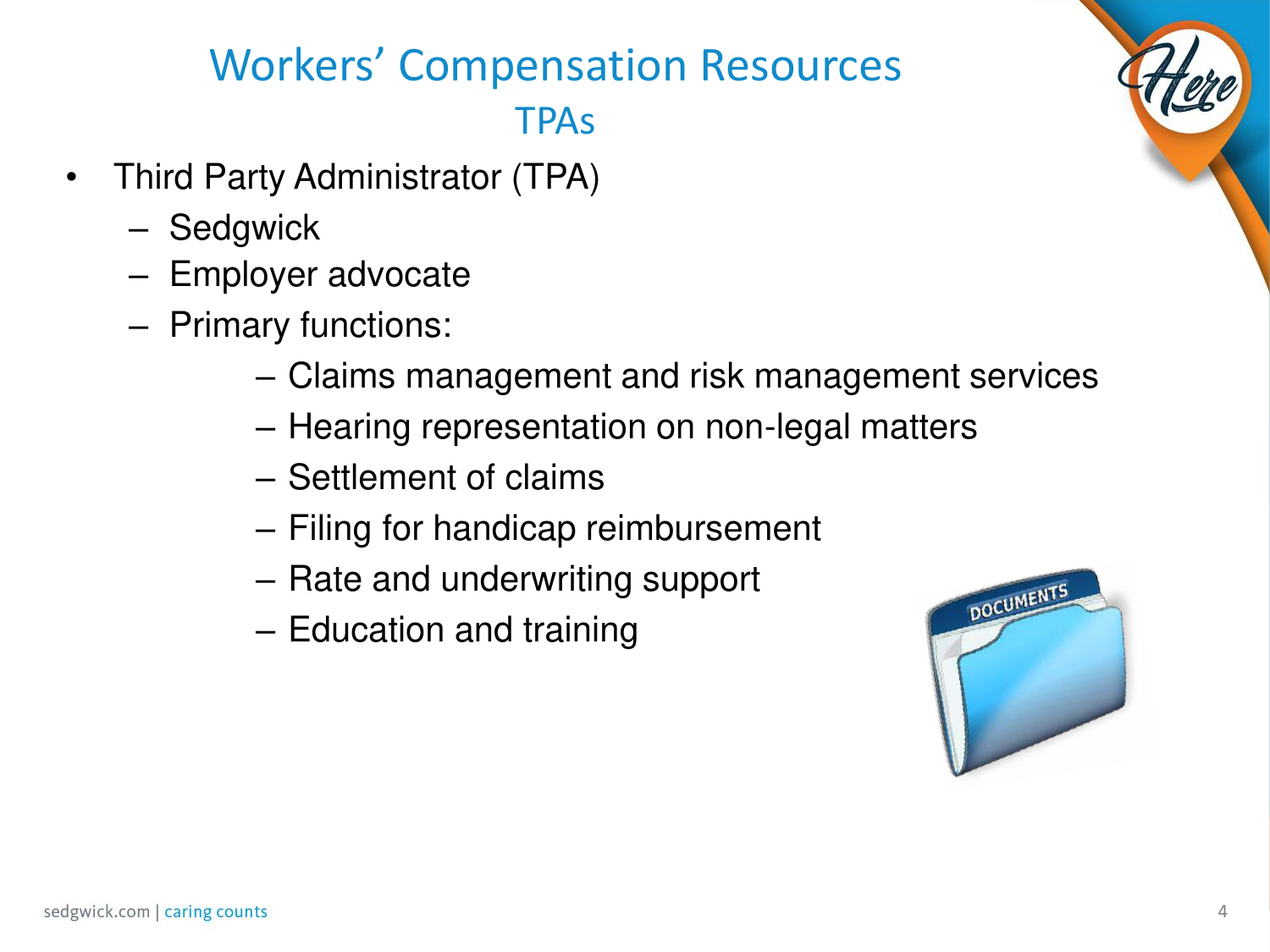## The Injury Occurred… Now What?

- Goal #1: Return to Work!
	- Before calendar day 8
- Accident Reporting
- Accident Investigation
- Cost Containment Strategies
- Maintain Communication with Injured Employee!

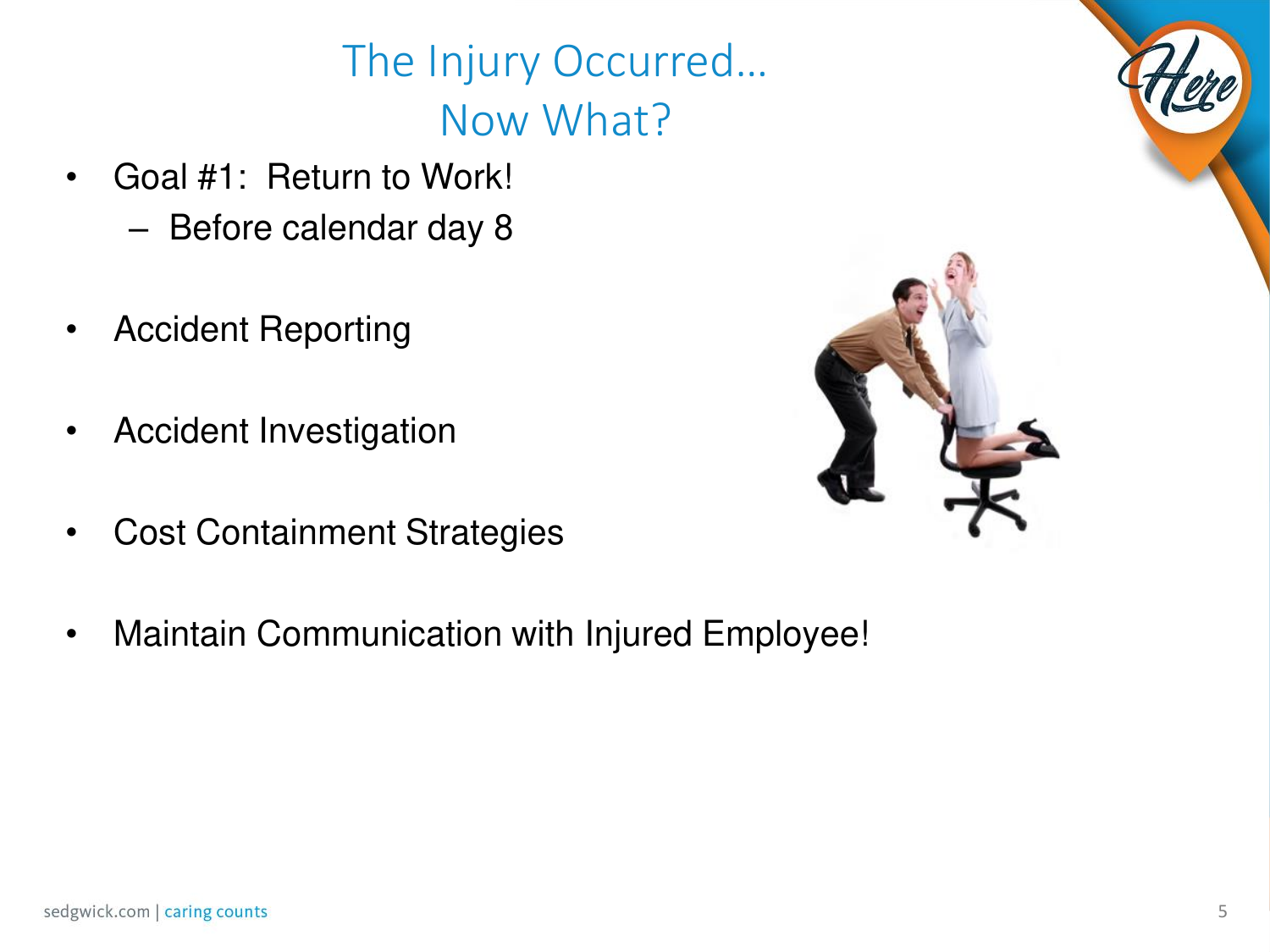## Cost Containment Strategies

- Settlement
- Handicap Reimbursement
- Salary Continuation
- Transitional Work

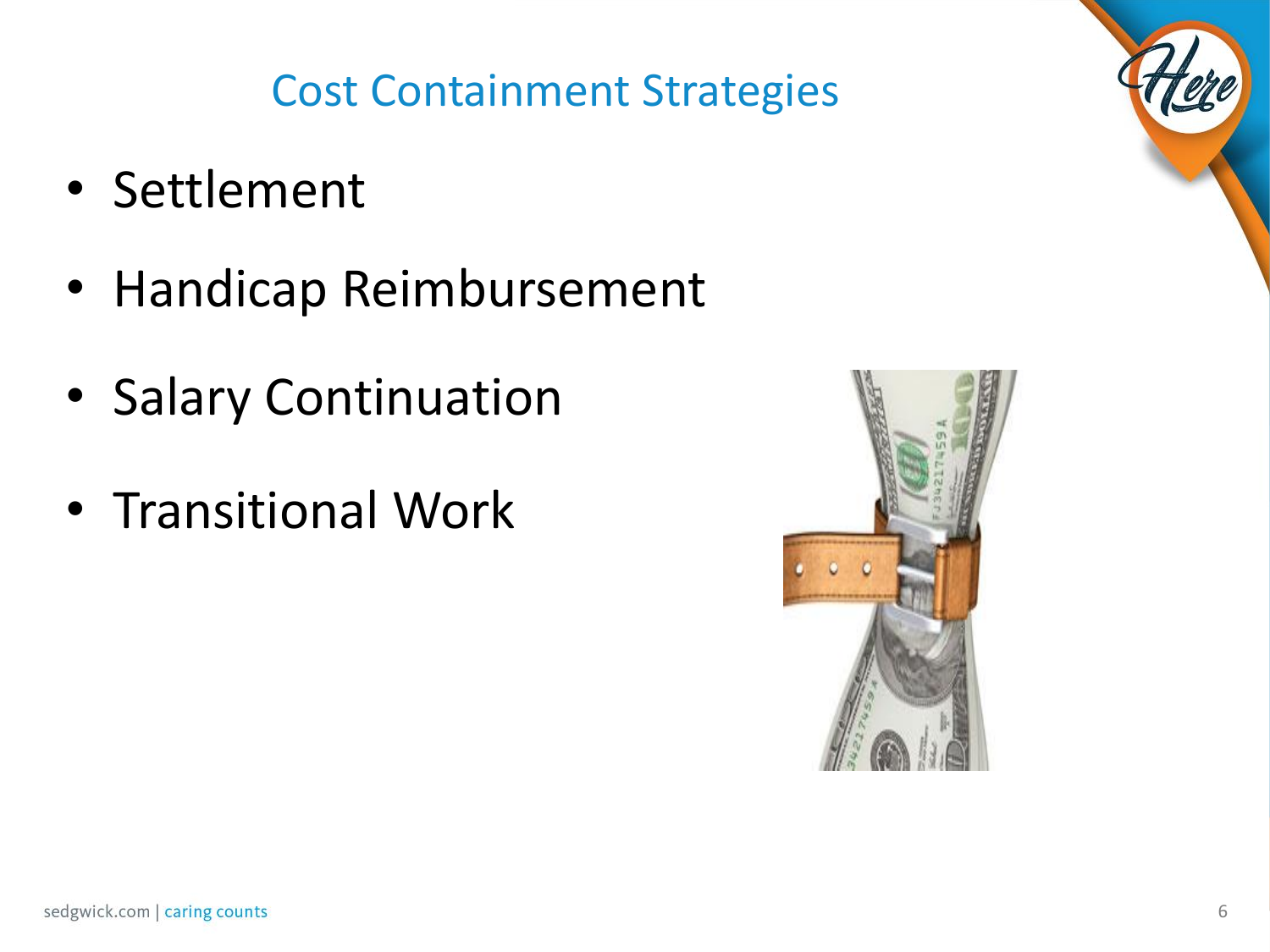#### BWC Rating Programs

- **Group Rating OAPT Group**
	- "Pool" of similar employers receive upfront discount
	- Filing Deadline: Last Business day of May
- **Group Retrospective Rating OAPT Group**
	- "Pool" of similar employers receive refunds based upon performance
	- Filing Deadline: Last business day in July
- **Individual Programs:**
	- Individual Retro
	- EM Cap
	- Self-Insurance

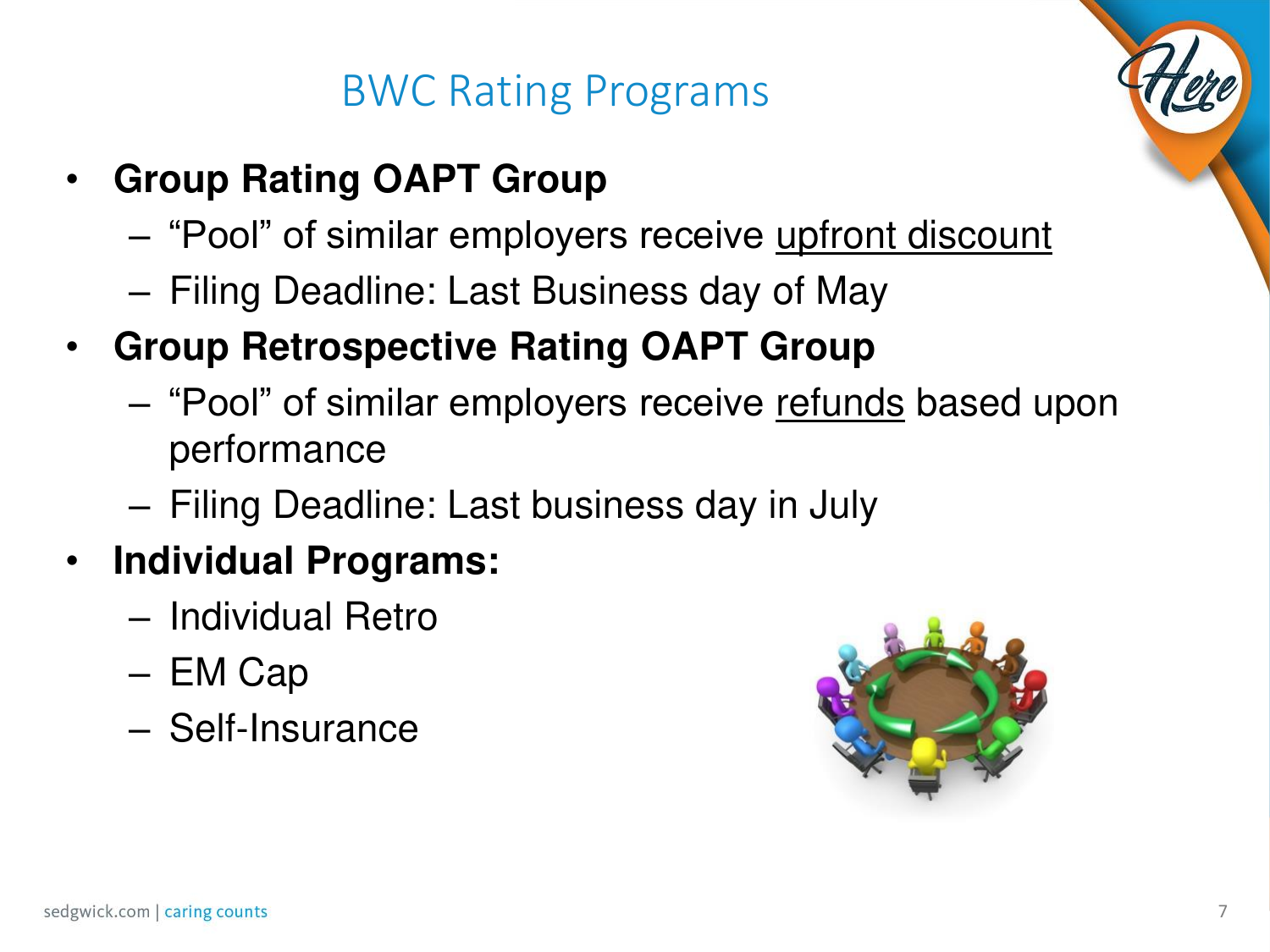City Group Retro Results

- 2016 34.76% Refund
- 2017 24.18% Refund
- 2018 31.81% Refunded, 36.13% Projected
- 2019 23.48% Refunded, 26.22% Projected
- 2020 34.88% Refunding, 38.39% Projected